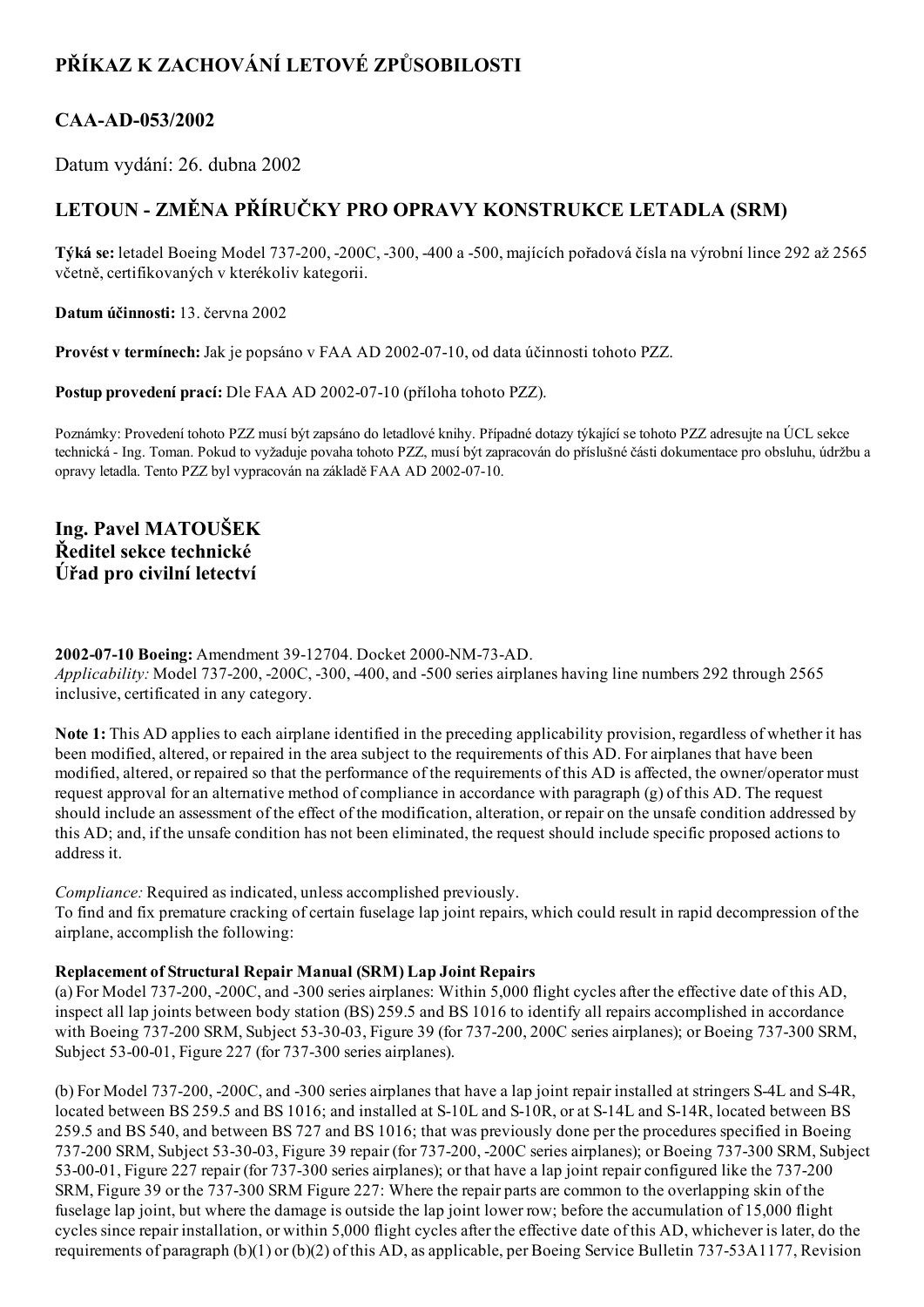6, dated May 31, 2001. If the area of damage that required the existing repair is outside the lap joint lower row, before further flight, repair per a method approved by the Manager, Seattle Aircraft Certification Office (ACO), FAA; or per data meeting the type certification basis of the airplane approved by a Boeing Company Designated Engineering Representative (DER) who has been authorized by the Manager, Seattle ACO, to make such findings. For a repair method to be approved by the Manager, Seattle ACO, as required by this paragraph, the approval letter must specifically reference this AD.

(1) If the lap joints are being cut out when replacing the SRM repair: Replace the Figure 39 repair of the lowerskin at the lower row of fasteners in the lap joints of the fuselage per Figures 16, 17, and 18 of the Accomplishment Instructions of the service bulletin.

(2) If the lap joints are not being cut out when replacing the SRM repair: Do a high frequency eddy current (HFEC) openhole rotating probe inspection to find cracking of the SRM repair of the lower skin at the lower row of fasteners in the lap joints of the fuselage, per the Figure 20 inspection procedures of the Accomplishment Instructions of the service bulletin. Before further flight after doing the inspection, replace a Boeing 737-200 SRM, Subject 53-30-03, Figure 39 repair with a Boeing 737-200 SRM, Subject 53-30-03, Figure 42 repair (for 737-200, 200C series airplanes); or replace a Boeing 737-300 SRM, Subject 53-00-01, Figure 227 repair with a Boeing 737-300 SRM, Subject 53-00-01, Figure 228 repair (for 737300 series airplanes); as applicable; per Part II.D. ("Crack Repair") of the Accomplishment Instructions of the service bulletin.

(c) For Model 737200, 200C, and 300 series airplanes that have a lap joint repair installed in any area between BS 259.5 and BS 1016, other than those specified in paragraph (b) of this AD, that was previously done per the procedures specified in Boeing 737-200 SRM, Subject 53-30-03, Figure 39 repair (for 737-200, 200C series airplanes); or Boeing 737-300 SRM Subject 53-00-01, Figure 227 repair (for 737-300 series airplanes): Before the accumulation of 20,000 flight cycles since repair installation, or within 5,000 flight cycles after the effective date of this AD, whichever is later, do the requirements of paragraph (b)(1) or (b)(2) of this AD, as applicable, per Boeing Service Bulletin 737-53A1177, Revision 6, dated May 31, 2001.

(d) For Model 737400 and 500 series airplanes: Within 5,000 flight cycles after the effective date of this AD, inspect all lap joints between BS 259.5 and BS 1016 to identify all repairs accomplished in accordance with; or that have a lap joint repair configured like Boeing 737-400 SRM, Subject 53-00-01, Figure 229 (for 737-400 series airplanes); or Boeing 737-500 SRM, Subject 53-00-01, Figure 227 (for 737-500 series airplanes).

(e) For Model 737400 and 500 series airplanes that have a lap joint repair installed at S4L and S4R, located between BS 259.5 and BS 1016; and installed at S-10L and S-10R, or S-14L and S-14R, located between BS 259.5 and BS 540, and between BS 727 and BS 1016; that was previously done per the procedures specified in Boeing 737400 SRM, Subject 53-00-01, Figure 229 repair (for  $737-400$  series airplanes); or Boeing  $737-500$  SRM, Figure 227 repair (for  $737-$ 500 series airplanes); or that have a lap joint repair configured like 737-500 SRM, Figure 227 or 737-400 SRM, Figure 229: Where the repair parts are common to the overlapping skin of the fuselage lap joint, but where the damage is outside the lap joint lower row, before the accumulation of 15,000 flight cycles since repair installation, or within 5,000 flight cycles after the effective date of this AD, whichever is later, cut out and replace the repair per a method approved by the Manager, Seattle ACO; or per data meeting the type certification basis of the airplane approved by a Boeing Company DER who has been authorized by the Manager, Seattle ACO, to make such findings. For a repair method to be approved by the Manager, Seattle ACO, as required by this paragraph, the approval letter must specifically reference this AD.

(f) For Model 737400, and 500 series airplanes that have a lap joint repair installed in any area between BS 259.5 and BS 1016, other than those specified in paragraph (e) of this AD, that was previously done per the procedures specified in Boeing 737-400 SRM, Subject 53-00-01, Figure 229 repair (for 737-400 series airplanes); or Boeing 737-500 SRM, Figure 227 repair (for 737-500 series airplanes): Before the accumulation of 20,000 flight cycles since repair installation, or within 5,000 flight cycles after the effective date of this AD, whichever is later, cut out and replace the repair per a method approved by the Manager, Seattle ACO; or per data meeting the type certification basis of the airplane approved by a Boeing Company DER who has been authorized by the Manager, Seattle ACO, to make such findings. For a repair method to be approved by the Manager, Seattle ACO, as required by this paragraph, the approval letter must specifically reference this AD.

Note 2: Copies of the SRM repair figures specified in paragraphs (b), (c), (e), and (f) of this AD may be obtained from Boeing Commercial Airplane Group, P.O. Box 3707, Seattle, Washington 98124-2207.

#### Alternative Methods of Compliance

(g) An alternative method of compliance or adjustment of the compliance time that provides an acceptable level ofsafety may be used if approved by the Manager, Seattle ACO. Operators shall submit their requests through an appropriate FAA